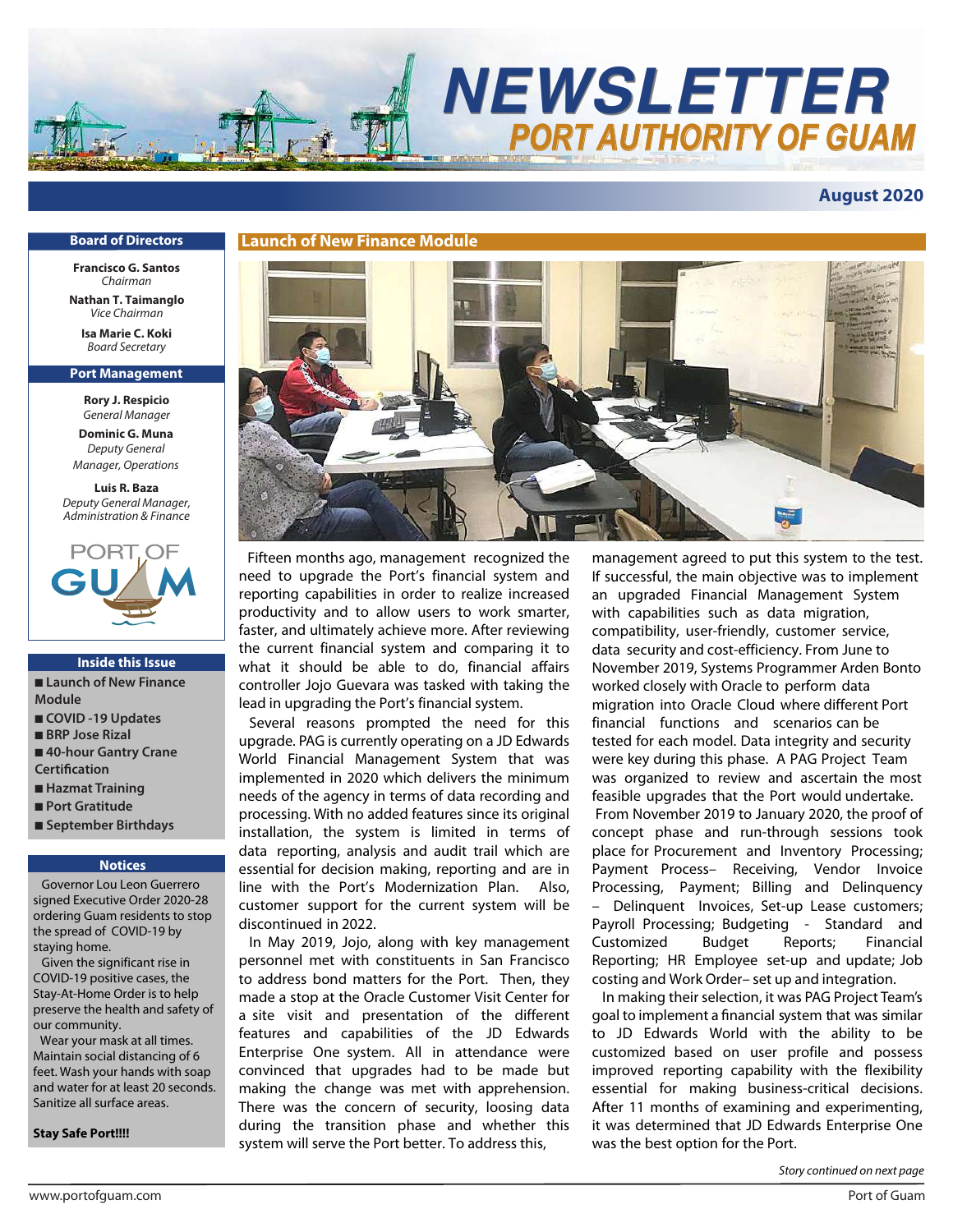#### **Launch of New Finance Module Continued from previous page**

 The next challenge would be the Procurement phase which ran from February 2020 to August 2020. After acquiring approval of the Port Board and consent of the AG's office for Sole Source procurement, Enterprise One was launched on August 6, 2020.

 Deliverables for Enterprise One (E1) include modules for General Accounting, Accounts Receivable, Accounts Payable, Fixed Assets, Budgeting, Payroll, Human Resources & Procurement and Inventory. The system has the ability to streamline processes that reduce non-value activity such as paper filing, spreadsheet reconciliations, manual calculation of interests and collection of late payments, manual inventory processes and manual financial document delivery. E1 also has the ability to implement Job Costing and Work Order systems & integrate the General Ledger and other financial modules which was not previously possible. The new system also has the ability to move home grown systems such as Special Service Request invoicing, Operations Time Entry, check printing, W2 processing, requisition and purchase order processing for local GSA transactions, tax table updates & financial required reports into the new JDE Enterprise One system.

At a cost of \$2,300,000, the Port is taking every measure to ensure that this investment is fully utilized to its maximum potential. The Port has completed 2 of the 6 phases required for full implementation of E1 – Proof of Concept and the Procurement Phase. The next 4 phases are anticipated to run from now until FY2021. Phase 3 is the Discovery Phase & the deployment of JD Edwards Enterprise 1 on Oracle Cloud. Phase 4 is Training, Phase 5 is System Set Up and in Phase 6 we go LIVE! Upon full implementation, the Port expects the following outcomes:

■ To be able to efficiently plan, direct, organize, monitor and control its current and future financial resources and events.

# **Port Strong Spirit Remains Amidst COVID-19**

 The Port Strong Spirit has been the driving force that has kept the seaport fully operational during the global pandemic. In mid-August, what was supposed to be a quick visit to pick up personal protective equipment resulted in 59 employees being exposed to an individual who worked at the safety store that had tested positive for the virus. Upon confirmation, General Manager Rory J. Respicio immediately reached out to the Department of Public Health and Social Services (DPHSS) to mitigate the potential spread of the virus among Port employees and their families. Within a few days, the first round of COVID-19 test for employees was scheduled. All 59 employees were tested on August 20th and the results revealed 58 employees negative and one positive. Working with Human Resources, Marketing, and Safety Divisions, the GM stood up the Port Contact Tracing Team and members immediately began contact tracing for employees who potentially may have been exposed to the virus. In the following days, four more employees were identified to be COVID-19 posited through aggressive contact tracing efforts and swift testing with DPHSS. The Port Authority has been working closely with DPHSS Acting Director Arthur U. San Agustin and Chief Public Health Officer Dr. Suzanne Kaneshiro to coordinate testing of all employees identified by the Port Contact Tracing Team. Most recently, the Port received confirmation from the DPHSS that all Port employees who tested for COVID-19 on the latest round of testing are negative. In total, the Port Contact Tracing Team has been able to identify 290 cases of close contact exposure with the port employees who have tested positive for COVID-19 and have coordinated testing for all exposures. Nearly all of the positive cases have been identified through contact tracing efforts.

 "This amazing and fierce Port Strong spirit and the determination you see on the faces of these employees to not let the people of

■ To improve the Port's financial reporting and budgeting, business activity reports, forecasts, procurement, planning and human resource information reporting.

■ Enhance or implement financial management system's internal controls over financial resources with the objective of ensuring efficient resource utilization.

■ Possess the opportunity to expand end-to-end processes through further module integration as the Port's business needs grow.

 Much work still has to be done but PAG Project Team is excited and motivated with the launch of Enterprise One and ultimately realizing the benefits of better financial capabilities, better security, better features and functionalities, better efficiency with business processes and greater reliability with the new system.



Guam down during this pandemic is so powerful that it's almost impossible to explain," Respicio said. "Even in the midst of their own fear and uncertainty they continue to keep our port fully operational. Every single day I am proud and inspired by their dedication and love for our community."

 In addition to the Port E-Advisory notices that's issued by the GM's office on a regular basis, further measures have been taken to mitigate and reduce the possibility of spreading the virus within our work places. Crews from Facility Maintenance Division constructed and installed Plexiglass dividers to provide another level of protection and to help maintain social distancing and physical separation while employees are at their work stations.

 General Manager Respicio also credits Governor Lou Leon Guerrero and Lt. Governor Josh Tenorio with helping the Port to remain 100 percent operational since the beginning of the pandemic.

 The Governor and Lieutenant Governor authorized the Port to stand up a Port Clinic with nurses to assist the employees who continue to report to work each and every day to ensure the supplies of goods and materials into our island remains uninterrupted.

 "The Port Authority of Guam remains completely operational, despite the daily challenges imposed by the coronavirus pandemic because we have been following Governor Lou Leon Guerrero's directives and the Center for Disease Control Guidelines for Critical Infrastructure Worker," the GM said. "I want to thank the employees who went and took the test because they understand how important it is for us to stay safe and fully operational at the Port Authority of Guam. I also appreciate the Port Contact Tracing Team efforts being conducted by our Human Resources Division in coordination with Marketing and Safety and in consultation with DPHSS. Stay safe everybody."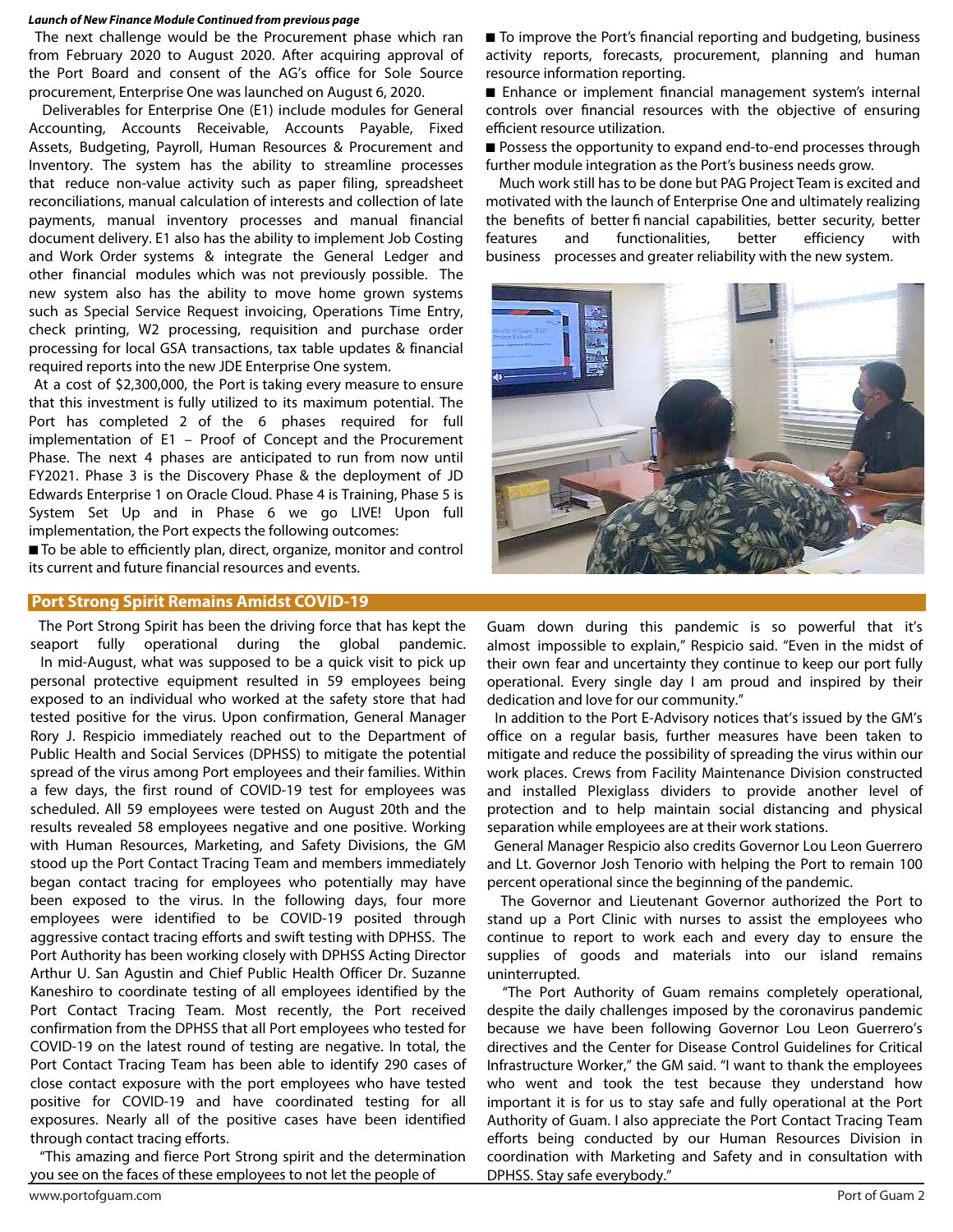

**Plexiglass Installation Work at the Port Authority of Guam:** Employees from Facility Maintenance Division construct and install Plexiglas dividers at CSF breakroom. Their work can be seen in divisions all throughout the Port Authority of Guam. Thank you to the employees of the Facility Maintenance Division for helping to keep us all safe!

# **Port E–Advisories Update**

 Want to know what our Port COVID-19 policies are? Then check out our Port E-Advisories issued by the General Manager. For the month of August numerous advisories were issued by General Manager Rory J. Respicio providing employees with updates on COVID-19 and reminders of wearing a mask, washing hands or sanitizing and to practice social distancing.

 Employees are encouraged to review and become familiar with all of the E-Advisories issued by the General Manager to help guide us through the COVID-19 Pandemic. Knowledge is power. Anyone wanting to review the E-Advisories can visit the Port Authority of Guam website. You can find them all here: https://www.portofguam.com/covid-19-guidelines-and-information.

- \* Port E-Advisory No. 13 Port Clinic Hours
- \* Port E-Advisory No. 14 Employees Potentially Exposed Individual Who Tested Positive to COVID-19, 1 Employee Tests Positive
- \* Port E-Advisory No. 15 Governor's Stay-At-Home Order
- \* Port E-Advisory No. 16 Three Employees Affected by COVID-19
- \* Port E-Advisory No. 17 Thirty Employees Test Negative for COVID-19
- \* Port E-Advisory No. 18 Three Employees Test Negative for COVID-19
- \* Port E-Advisory No. 19 One Employee Test Positive for COVID-19, Contact Tracing Team Identifies & Schedules Testing for 77 Employees

# **BRP Jose Rizal**

On Tuesday August 4, The Philippine Navy (PN)'s first missile-frigate, the BRP Jose Rizal (FF-150), came to the Port Authority of Guam today for a brief stopover. The Philippines new warship was just commissioned on July 10th at Alava Wharf in Subic, Zambales. It was christened the Barko ng Republika ng Pilipinas (BRP) Jose Rizal

in honor of the National Hero of the Filipino people.

The frigate is the first purpose-built missile-equipped vessel in the Philippine Fleet. It has anti-air, anti-surface, anti-submarine and electronic warfare capabilities. The BRP Jose Rizal will be heading to Hawaii to join the Rim of the Pacific 2020 (RIMPAC 2020) which will be held from August 17 to 31.

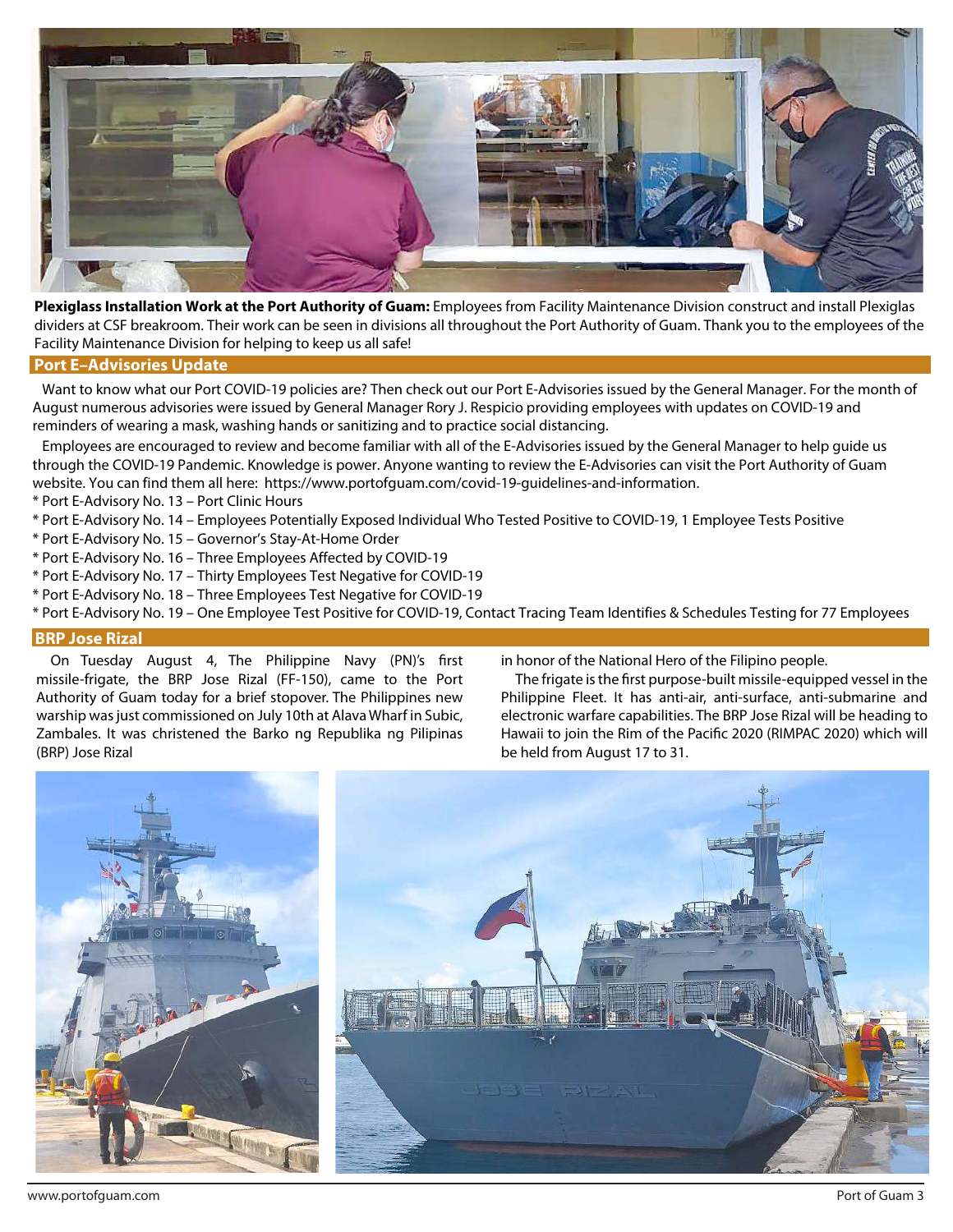With Human Resources (HR) department in full swing, training for Port employees has come to the forefront as one of the division's priorities.

Most recently, HR coordinated trainings for the Department of Transportation DOT HAZMAT General & Security Awareness and Function Specific (required under 49 CFR) and the 40 Hours Gantry Crane Certification, both of which have not taken place in over seven years.

 With many of the Port Authority's senior crane operators nearing retirement age, there is now a need to recruit and retain new certified crane operators. Teaming up with Island Certs Corp., 14 employees from Operations Division underwent the 40 Hour Gantry Crane Operation Certification training earlier in August. The course, conducted by Graig Reyes, is a beginners course and requires no previous crane experience. But candidates must have impeccable eye-sight and perfect hearing.

 The aim of this training is to provide the necessary knowledge and skills to handle and operate a gantry crane in a safe and productive way in accordance with safety regulations. The theoretical part of the course ran for three days which covered gantry crane functions and safety features, basic regulations on the responsibilities and liabilities of a gantry-crane operator, safety procedures - capacity, load, risks for persons and goods, learning signaling method used for hoisting cargo, as well as prevention of accidents and injuries. Students also learned the fundamentals of break-bulk operations, sling and hook operations, and containerized operations.

 The following 2 days involved hands-on training and familiarization with the mammoth equipment. Students climbed the 270-foot crane for the first time to acquaint themselves with the different controls of the crane and routine safety procedures required in operating the crane. Unlike simulators used in training courses elsewhere, students sat in the operator cab for hands on sessions to learn the different controls (trolley, hoist and gantry) and movements of the crane, load-limiter and all important parts of the machine and hoisting material. Certified crane operator Jacob Aquiningoc showed students how to attach cargo the correct way, to lift the cargo, to move the cargo, to set down the cargo and terminate the operation.

 Deputy General Manager Luis Baza took advantage of the opportunity to climb the gantry during the OJT portion of the class. Working hand-in-hand with HR to coordinate this course, senior crane operator Peter Lorenzo shares the 3 elements that make for a proficient operator – control, accuracy and speed. First, students must focus on their skills to control the hoists and trolley of crane and attain accuracy in loading and offloading the cargo. Once control and accuracy is achieved, speed comes naturally. Possession of a chauffeur's license and the successful completion of this course will allow students to meet the minimum requirements to qualify for the position of Crane Operator.

 With employees being the greatest asset of any work force, HR is working hand-in-hand with management to provide the necessary and required training to invest in the development and growth of our Port employees.

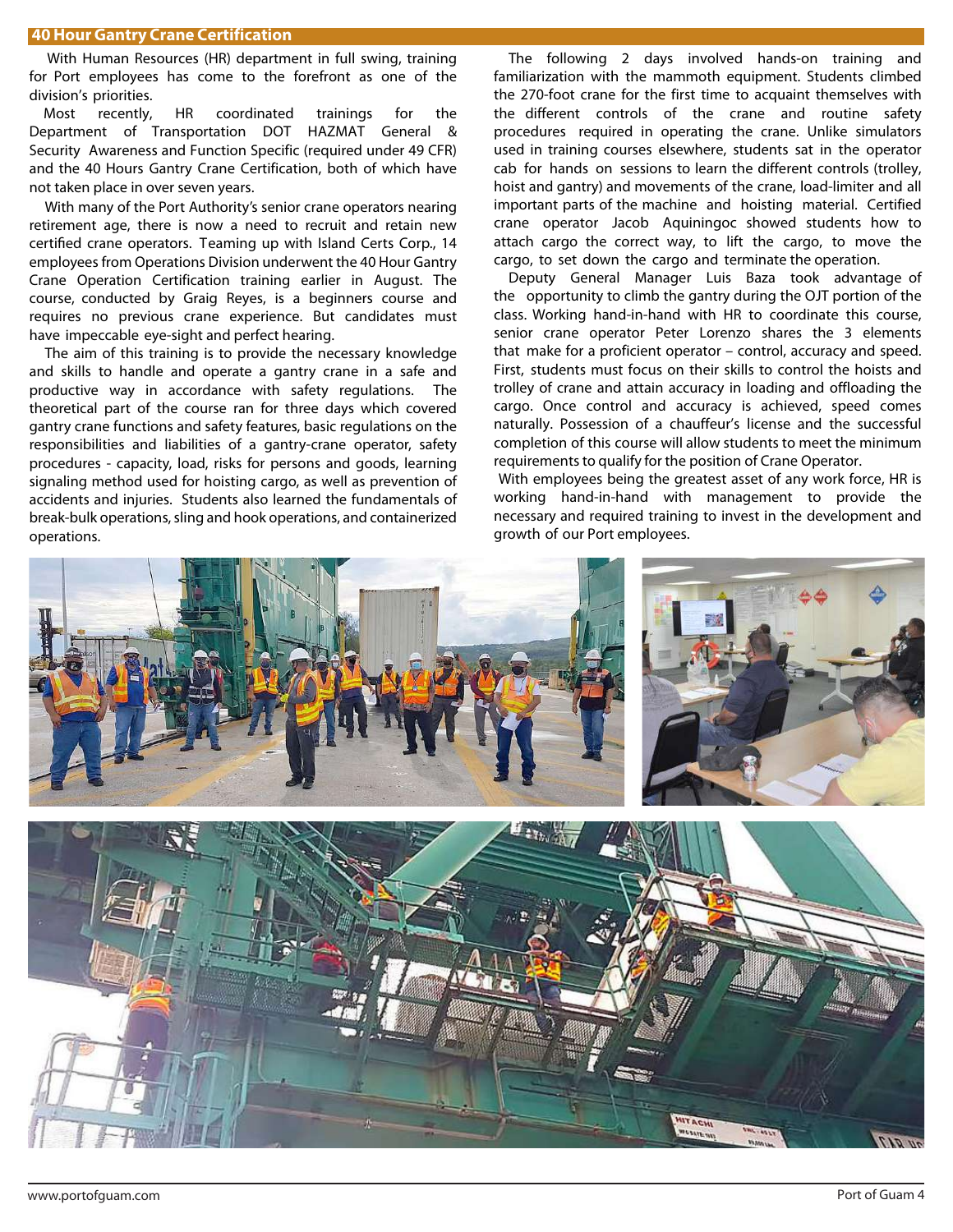# **Hazmat Training**

Pursuant to federal regulations, (DOT) requires all HAZMAT employees to complete HAZMAT awareness and shipping training in three key areas: general awareness, function-specific, and safety and security. This hazardous materials shipping course focuses on the proper identification, handling and transport of hazardous materials to ensure that shipments by road, air, rail and vessel follow governing regulations. According to federal guidelines, anyone involved in the packaging, marking, labeling and transporting of hazardous materials must be familiar with proper handling and safeguarding as prescribed in the Hazardous Materials Regulations (HMR). For the Port, this would include all employees within the Operations Division. The purpose of this training is to increase an employee's safety awareness and to be an essential element in reducing hazmat incidents. Receiving the required training enhances safety and security, and increases employee productivity and skills. Effective training also reduces incidents and accidents thereby reducing operating costs and losses from property damage. Over the last month, over 74 employees within Transportation, Stevedoring, and Terminal have attended the 8-hour course conducted by certified in-house instructor Frank Lujan. The course includes general awareness and familiarization intended to raise the employees' consciousness of hazardous materials and the purpose and importance of the HAZMAT communication requirements.

It also covers function specific training intended to teach the necessary knowledge, skills and abilities for an individual's job function. Each employee must also receive security awareness training and understanding of the risks associated with transporting hazardous materials and the methods intended to enhance transportation security. The nine different classes of hazardous materials that may come through our Port include explosives, gases, flammable liquids, flammable solids, oxidizing substances and organic peroxides, toxic substances and infectious substances, radioactive materials, corrosive substances, and miscellaneous hazardous materials.

 Ideally, employees who work with hazardous materials must receive this training within 90 days of employment and recurrent training once every three years. Violation of this federal requirement could result in steep fines for the Port Authority. As such, this course will be conducted until all employees dealing with HAZMAT are trained. Once completed, HAZWOPPER training will commence.

 HR intends to have these sessions recur every three years to comply with federal mandates and to ensure all HAZMAT employees are certified.

 Training is the best means of preventing or reducing hazardous materials incidents in the work place that are caused by human error. When it comes to incidents like hazmat response, having a grasp of the basics can make all the difference in a safe outcome.